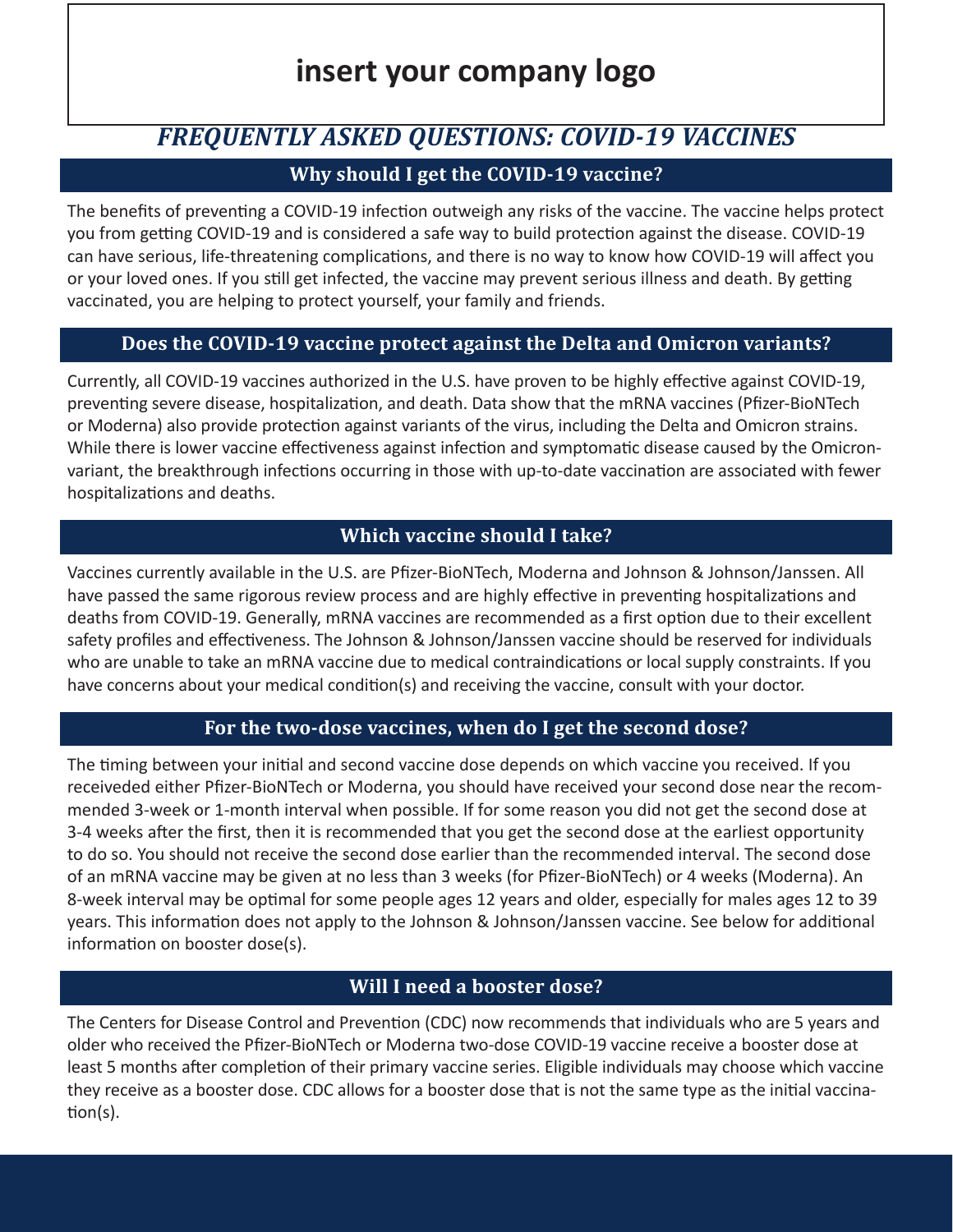#### **Do I need to receive a fourth dose?**

CDC recommends that adults ages 50 and older receive a second booster with either mRNA vaccine at least 4 months after their first booster, regardless of what type of first booster they received. Individuals who are moderately to severely immunocompromised should receive a fourth dose at least 3 months after their third dose, followed by a fifth dose at least 4 months later. Eligible individuals may choose which mRNA vaccine they receive as the final two booster doses. CDC allows for a booster shot that is not the same type as the initial vaccination(s).

#### **In those who are vaccinated with two-doses and have a breathrough infection, what is the timing of receiving the third (booster) dose?**

According to CDC, you should receive your booster dose when you have recovered from the acute illness (if symptoms were present) and after you have completed your isolation period. Consult with your physician if you have any questions about the timing of your third (booster) dose.

#### **Can the vaccine give me COVID-19?**

No. None of the COVID-19 vaccines authorized for use in the U.S. contain the live virus that causes COVID-19.

# **Will I test positive once I get the COVID-19 vaccine?**

No. Viral tests such as PCR used to diagnose COVID-19 check samples from the respiratory system for the presence of the virus that causes COVID-19. Since the vaccines do not contain the live virus, they will not affect your PCR test result. However, it typically takes a few weeks for the body to build immunity after vaccination. Therefore, it is possible to test positive if you were infected with the virus that causes COVID-19 just before or just after vaccination. It is possible you may test positive on some antibody tests if your body develops an immune response. Positive antibody tests can indicate you had a previous infection or vaccination and that you may have some level of protection against the virus.

# **Should I get vaccinated if I already had COVID-19?**

Yes. Experts do not yet know how long you are protected from getting sick again after recovering from COVID-19. Even if you have already recovered from COVID-19, it is possible that you could be infected with the virus that causes COVID-19 again. Receiving the vaccine when you have already had COVID-19 significantly enhances your immune protection and further reduces your risk of reinfection. However, according to CDC, you should not receive the vaccine until you have recovered from the acute illness (if symptoms were present) and after you have completed your isolation period. Consult with your physician if you have any questions about the timing of your vaccine.

#### **If I am pregnant, can I get the COVID-19 vaccine?**

Yes. There is currently no evidence that antibodies formed from COVID-19 vaccination cause any problem with pregnancy, including development of the placenta. People trying to become pregnant now or planinf to try later may receive the COVID-19 vaccine. There is no evidence that fertility problems are a side effect of any of the COVID-19 vaccines. See ACOG's practice advisory ([https://www.acog.org/clinical/clinical-guidance/practice-ad](https://www.acog.org/clinical/clinical-guidance/practice-advisory/articles/2020/12/covid-19-vaccination-considerations-for-obstetric-gynecologic-care)[visory/articles/2020/12/covid-19-vaccination-considerations-for-obstetric-gynecologic-care\)](https://www.acog.org/clinical/clinical-guidance/practice-advisory/articles/2020/12/covid-19-vaccination-considerations-for-obstetric-gynecologic-care) and CDC recom-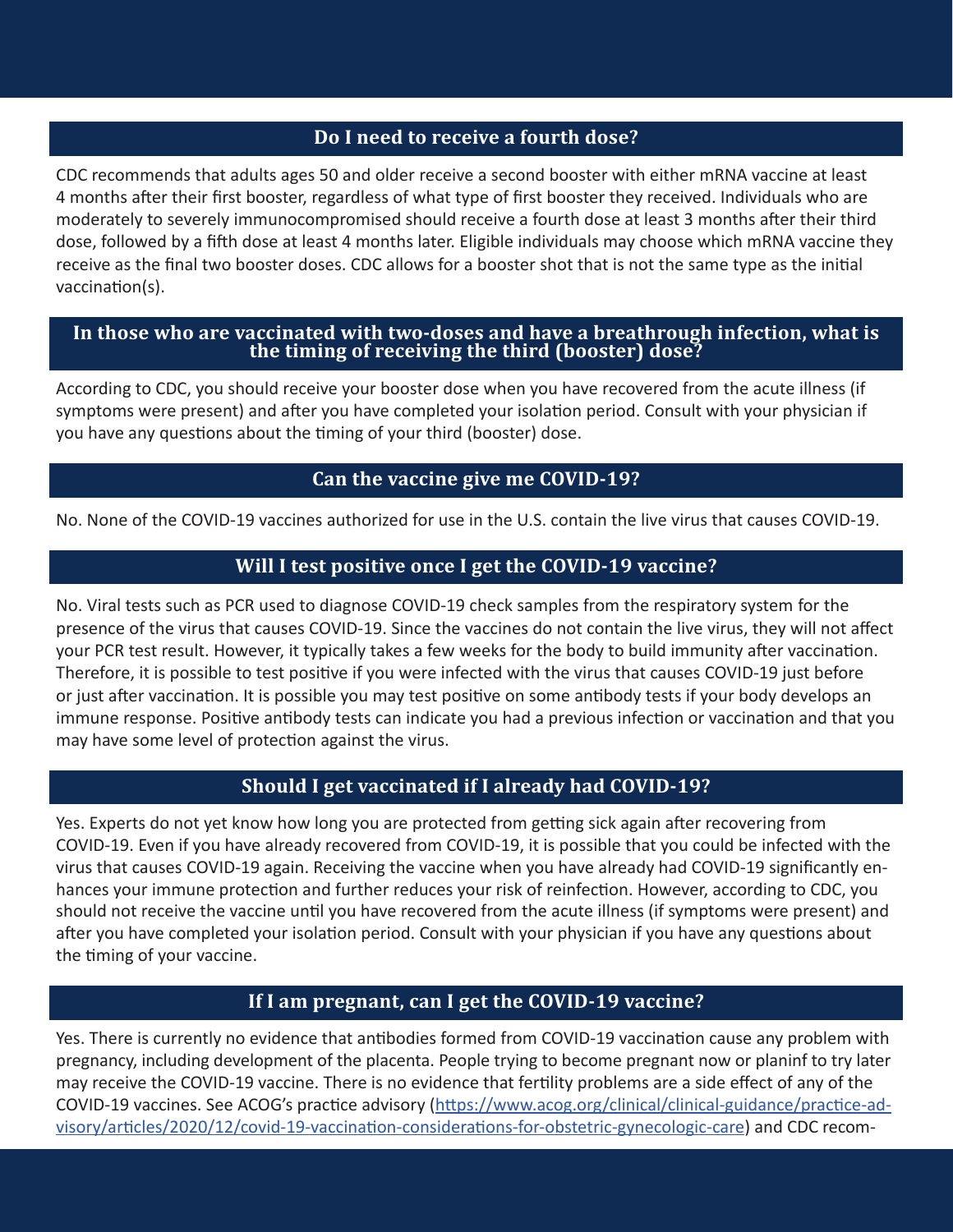mendations on COVID vaccination for pregnant women [\(https://www.cdc.gov/media/releases/2021/s0811](https://www.cdc.gov/media/releases/2021/s0811-vaccine-safe-pregnant.html) [vaccine-safe-pregnant.html](https://www.cdc.gov/media/releases/2021/s0811-vaccine-safe-pregnant.html)). CDC has also established the v-safe COVID-19 Vaccine Pregnancy Registry to learn more [\(https://www.cdc.gov/coronavirus/2019-ncov/vaccines/safety/vsafepregnancyregistry.html](https://www.cdc.gov/coronavirus/2019-ncov/vaccines/safety/vsafepregnancyregistry.html)).

# **Are there any side effects from the COVID-19 vaccine?**

Yes. As with many vaccines, there may be mild side effects (pain/swelling in the arm you received the shot, fever, chills, fatigue, and headache). Side effects should only last a few days. It is important that you return for your second dose (if receiving the Pfizer-BioNTech or Moderna vaccine), even if the first dose caused mild side effects. Rarely do more severe side effects occur. Use your smartphone to tell CDC how you or your dependent feel after getting any dose of the COVID-19 vaccine. Your participation in v-safe helps them monitor the safety of COVID-19 vaccines for everyone (<https://www.cdc.gov/coronavirus/2019-ncov/vaccines/safety/vsafe.html>). There are rare side effects that have occurred, but currently, there are no common, severe side effects that have been reported despite millions of vaccine administrations.

#### **If I have side effects from COVID-19 vaccination, can I return to my workplace?**

You should be able to return to your workplace after receiving the vaccine. Most people who get the vaccine have mild or no side effects. For those who have side effects, they may uncommonly affect your ability to do some daily activities. If you experience a fever after vaccination, you may need to stay home from work and may need further evaluation.

#### **Are there long-term side effects from the COVID-19 vaccine?**

It will take more time to learn about very rare or possible long-term side effects. But, safety data have been collected for months for all authorized vaccines. It's unusual for vaccine side effects to appear more than 8 weeks after vaccination. Vaccines do not generally have long-term side effects and there is no reason to believe COVID-19 vaccines will be an exception. Systems are in place at CDC to monitor for safety issues across the country.

#### **Should I take Tylenol or Motrin before my vaccine dose?**

Talk to a doctor about taking over-the-counter medicine, such as ibuprofen, acetaminophen, aspirin (only for people ages 18 years or older), or antihistamines for any pain and discomfort experienced after getting vaccinated [\(https://www.cdc.gov/coronavirus/2019-ncov/vaccines/expect/after.html\)](https://www.cdc.gov/coronavirus/2019-ncov/vaccines/expect/after.html).

#### **How much will it cost for me to get the vaccine?**

The federal government provides the vaccine free of charge to ALL people living in the US whether or not they are citizens. Providers can be reimbursed for vaccine administration by the patient's public or private insurance company or, for uninsured patients, by the Health Resources and Services Administration's Provider Relief Fund. No one can be denied a vaccine if they are unable to pay the vaccine administration fee.

#### **Will I receive documentation of my vaccine/a vaccine card?**

When you receive your COVID-19 vaccination, you will be given a vaccine card as documentation. The card will contain your name and birthdate, vaccine manufacturer and lot number, as well as where the vaccine was administered and the date the vaccine was given to you. It is important to hold onto your COVID-19 vaccination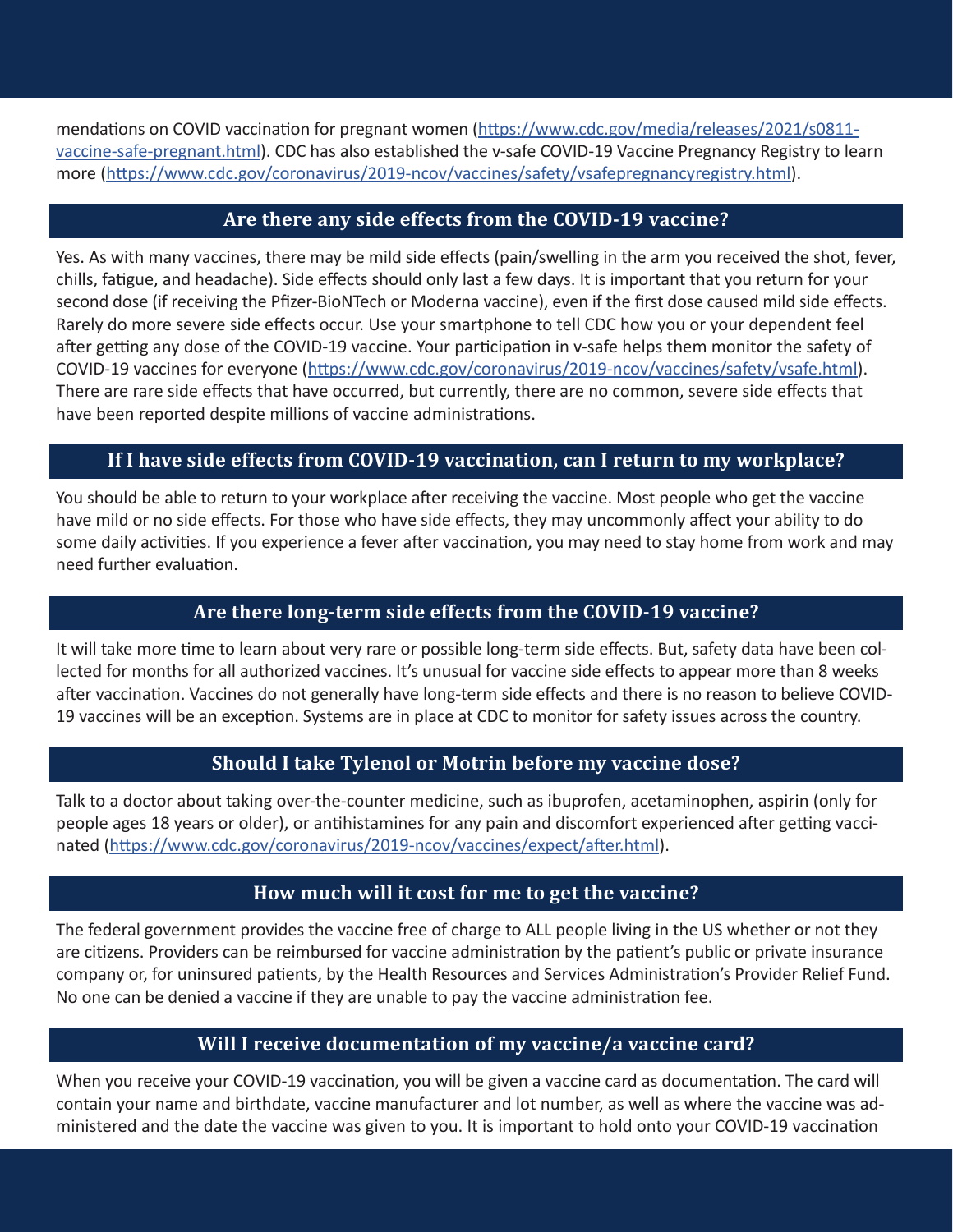card because it may serve several important purposes in the future. It is recommended to take a cell phone picture of it. If you do not take a cell phone photo, it is recommended you scan the card. Consider making at least one photocopy of the card. Be sure to keep the original in a safe place. There are various apps available for COVID-19 vaccination tracking.

# **Will I be required to get vaccinated for work?**

It depends. COVID-19 vaccines are currently required for health care workers in facilities that receive Medicare and Medicaid funding. For those workers, weekly testing no longer qualifies as a substitute for vaccination. Check with your employer to see if they have any rules that apply to you.

#### **Is the vaccine safe since it was developed so quickly?**

Yes. The US Food and Drug Administration (FDA) approves a vaccine for use only if there are enough data to suggest that it is safe and effective; this is after clinical trials have been conducted with thousands of people of various ages, races, and ethnicities and when the benefits outweigh risks. Every study and every phase of every trial was carefully reviewed and approved by a safety board and the FDA. The process was transparent and rigorous, with continual oversight and expert approval.

FDA granted full approval for the Pfizer-BioNTech COVID-19 vaccine for individuals aged 16 years and older (8/23/21) and full approval for the Moderna COVID-19 vaccine for individuals aged 18 years and older (1/31/22). For full approval of a new drug or vaccine, the FDA requires extensive data on safety and effectiveness, inspection of manufacturing facilities, and a comprehensive review of all clinical and "real-world" use. These approvals should provide additional confidence that the vaccines work and are safe.

FDA will continue to monitor and oversee vaccine production to ensure all safety protocols are followed. FDA and CDC also collect and analyze information from reports of any side effects that may occur after a vaccine has been licensed. CDC developed a smartphone-based tool, v-safe, to identify any safety issues with COVID-19 vaccines. Register for v-safe after you are vaccinated.

#### **How long will vaccine immunity last?**

As this is a relatively new virus with new vaccines to combat it, length of immunity after developing COVID-19 or getting the vaccine is unknown. Studies are ongoing and experts are working to learn more about both natural and vaccine-induced immunity. Research shows that FDA-authorized or approved vaccines are effective at preventing COVID-19. Getting COVID-19 also provides infection-induced immunity. Length of protection is unclear for either vaccination or infection-induced immunity, although there is consistent evidence suggesting that immunity may decline with time. At this time, everyone aged 5 years and older is recommended to get a booster shot. Individuals who have had 2 shots of Pfizer-BioNTech or Moderna may receive a COVID-19 booster shot 5 months after their second dose.

#### **If the vaccine is effective, why are there reports of infections/death among those vaccinated?**

No vaccine is 100% effective against preventing infection. But, we know the COVID-19 vaccine is highly effective against infection, and even more effective against serious illness, hospitalizations, and deaths. Severe outcomes and deaths are increasingly only experienced in unvaccinated and/or severly immunocompromised individuals.